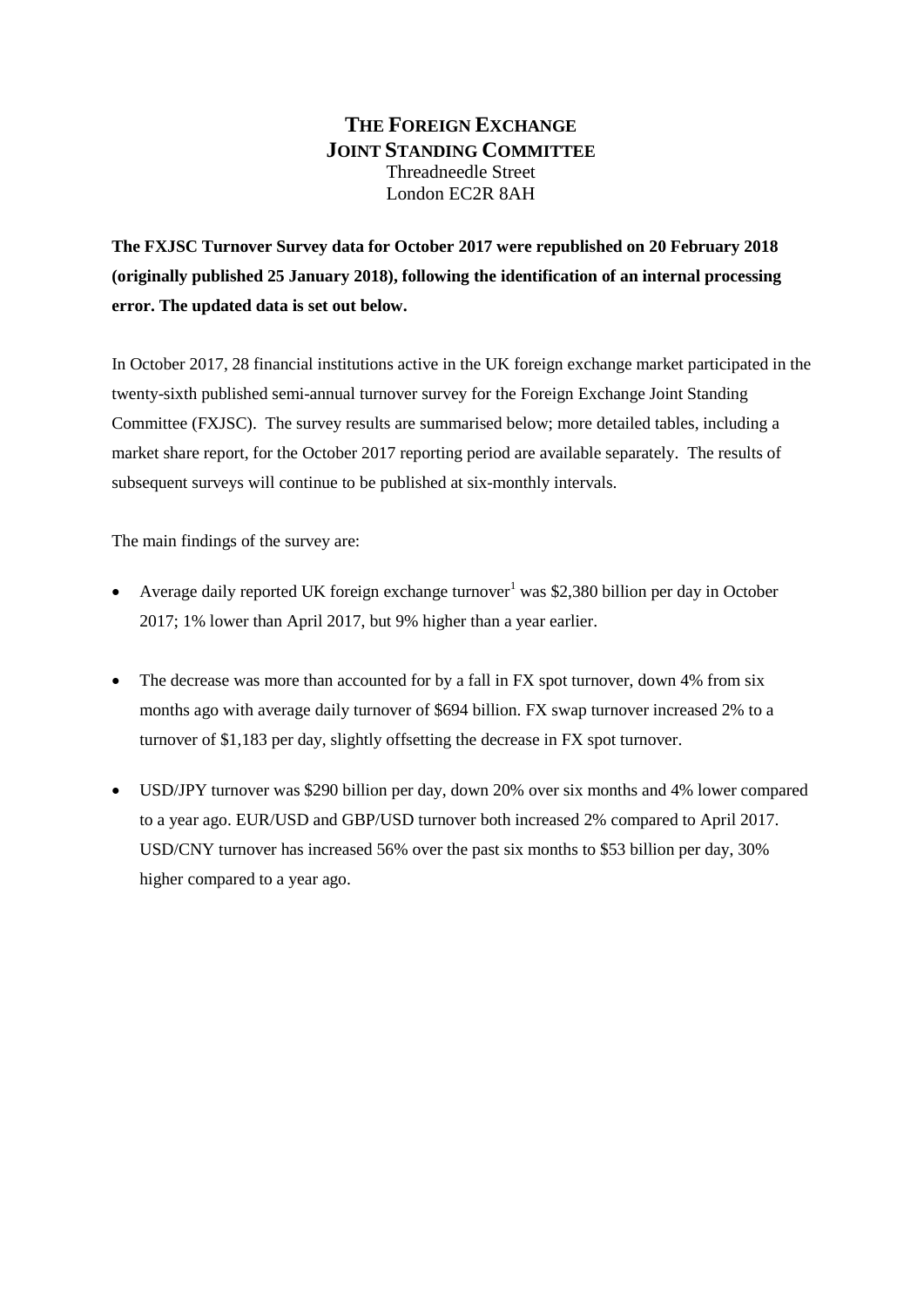Tables 1 to 4 below provide various summaries of the average daily data for October 2017, with comparisons to April 2017. A more detailed set of results tables for October 2017 can be found at: [https://www.bankofengland.co.uk/-/media/boe/files/markets/foreign-exchange-joint-standing](https://www.bankofengland.co.uk/-/media/boe/files/markets/foreign-exchange-joint-standing-committee/semi-annual-fx-turnover-survey-results/data-tables-october-2017.xlsx)[committee/semi-annual-fx-turnover-survey-results/data-tables-october-2017.xlsx](https://www.bankofengland.co.uk/-/media/boe/files/markets/foreign-exchange-joint-standing-committee/semi-annual-fx-turnover-survey-results/data-tables-october-2017.xlsx) 

A market share table showing market share information by currency pair, product and counterparty type, can be found at

[https://www.bankofengland.co.uk/-/media/boe/files/markets/foreign-exchange-joint-standing](https://www.bankofengland.co.uk/-/media/boe/files/markets/foreign-exchange-joint-standing-committee/semi-annual-fx-turnover-survey-results/market-share-table-october-2017.xlsx)[committee/semi-annual-fx-turnover-survey-results/market-share-table-october-2017.xlsx](https://www.bankofengland.co.uk/-/media/boe/files/markets/foreign-exchange-joint-standing-committee/semi-annual-fx-turnover-survey-results/market-share-table-october-2017.xlsx)

Revised data for April  $2017<sup>1</sup>$  have recently been received and updated results tables can be found at [https://www.bankofengland.co.uk/markets/london-foreign-exchange-joint-standing](https://www.bankofengland.co.uk/markets/london-foreign-exchange-joint-standing-committee/results-of-the-semi-annual-fx-turnover-survey-april-2017)[committee/results-of-the-semi-annual-fx-turnover-survey-april-2017](https://www.bankofengland.co.uk/markets/london-foreign-exchange-joint-standing-committee/results-of-the-semi-annual-fx-turnover-survey-april-2017)

Similar semi-annual surveys were also conducted in April 2016 by the New York Foreign Exchange Committee, the Singapore Foreign Exchange Market Committee, the Tokyo Foreign Exchange Market Committee, the Canadian Foreign Exchange Committee, and the Australian Foreign Exchange Committee.

The results of these surveys can be found at: [http://www.newyorkfed.org/fxc/volumesurvey/,](http://www.newyorkfed.org/fxc/volumesurvey/) [http://www.sfemc.org/statistics.asp,](http://www.sfemc.org/statistics.asp) [http://www.fxcomtky.com/index\\_e.html,](http://www.fxcomtky.com/index_e.html) [http://www.cfec.ca/fx\\_volume.html,](http://www.cfec.ca/fx_volume.html)<http://www.rba.gov.au/afxc/statistics/> respectively.

1

<sup>&</sup>lt;sup>1</sup> Due to improvements in some participants reporting procedures, revisions have been made to previous data.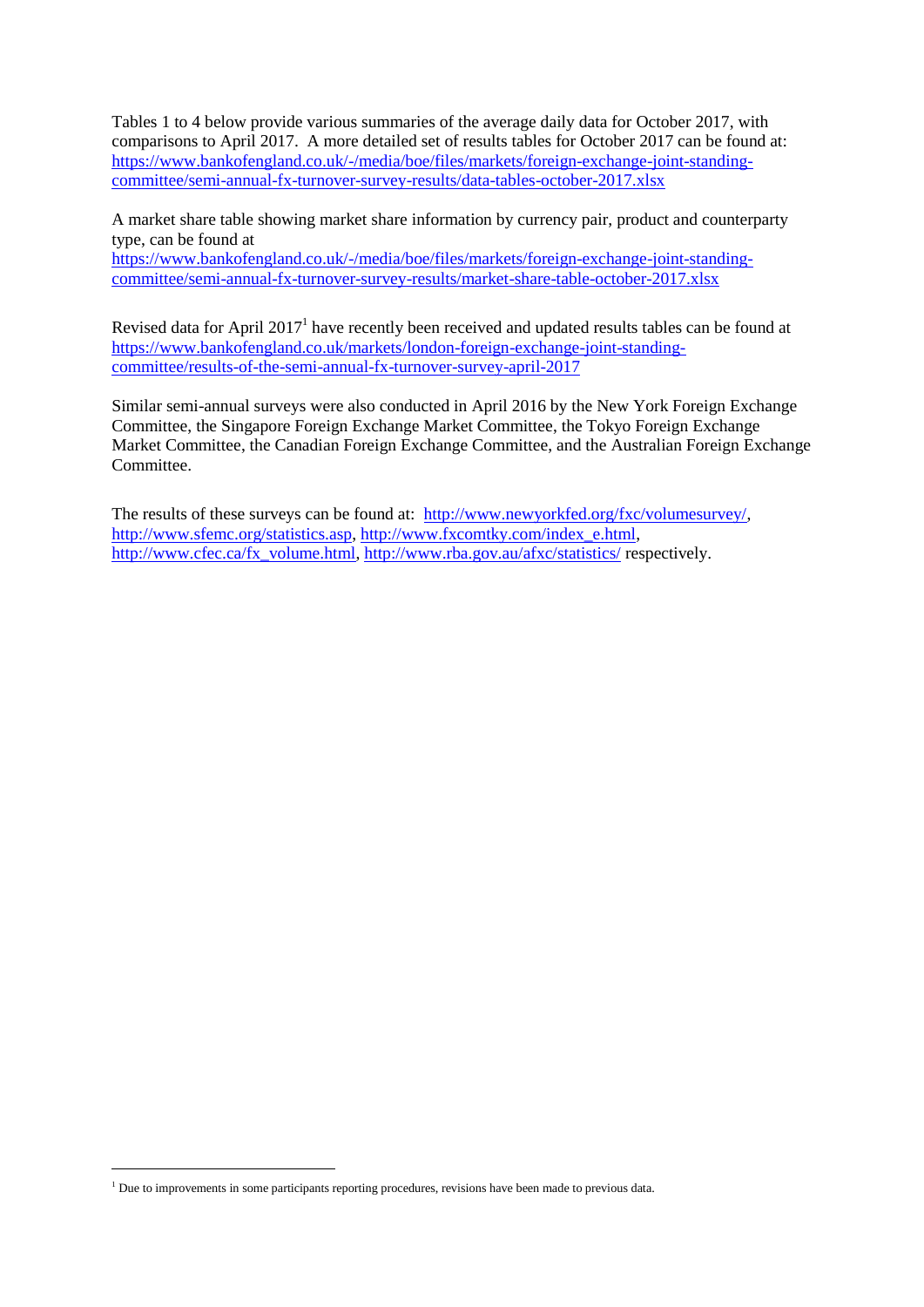#### **Notes for editors**

- 1. The FXJSC is a market liaison group, established in 1973 by the banks and brokers of the London FX market, as a forum to discuss broad market issues. The Bank of England chairs the Committee, which comprises senior practitioners from institutions active in the UK wholesale foreign exchange market, from the broking community, from infrastructure providers and representatives from industry associations and the relevant UK public authorities.
- 2. Whilst the data presented here is of a similar nature to that collected by the BIS triennial survey, it is more frequent and there is one main difference in the reporting methodology: the basis of reporting for the FXJSC survey is the location of the price-setting dealer, whereas the basis of reporting in the BIS triennial survey is the location of the sales desk.
- 3. Figures from the April 2016 FXJSC survey when compared to the April 2016 BIS triennial survey indicate that despite differences in definition and institutional coverage, the two surveys are broadly comparable.<sup>2</sup>
- 4. Global and UK results for the April 2016 BIS triennial survey can be found at: <https://www.bankofengland.co.uk/Statistics/bis-survey/2016>
- 5. The results of this survey are also available on the website of the FXJSC: [https://www.bankofengland.co.uk/markets/london-foreign-exchange-joint-standing](https://www.bankofengland.co.uk/markets/london-foreign-exchange-joint-standing-committee)[committee](https://www.bankofengland.co.uk/markets/london-foreign-exchange-joint-standing-committee)

| <b>ANZ</b>                     | JP Morgan Chase                    |
|--------------------------------|------------------------------------|
| Bank of America Merrill Lynch  | <b>Lloyds Banking Group</b>        |
| <b>Bank of New York Mellon</b> | Morgan Stanley                     |
| Bank of Tokyo-Mitsubishi UFJ   | National Australia Bank            |
| <b>Barclays</b>                | Nomura                             |
| <b>BNP</b> Paribas             | Rabobank                           |
| Crédit Agricole CIB            | Royal Bank of Canada               |
| Citigroup                      | Royal Bank of Scotland             |
| Commonwealth Bank of Australia | Société Générale                   |
| <b>Credit Suisse</b>           | <b>Standard Chartered</b>          |
| Deutsche Bank                  | <b>State Street</b>                |
| Goldman Sachs                  | <b>Toronto Dominion</b>            |
| <b>HSBC</b>                    | <b>UBS</b>                         |
| <b>ING Bank</b>                | <b>Westpac Banking Corporation</b> |

#### **Participating financial institutions**

1

<sup>&</sup>lt;sup>2</sup> See Hutton, A and Kent, E (2016), 'The foreign exchange and over-the-counter interest rate derivatives market in the United Kingdom', *Bank of England Quarterly Bulletin*, 2016 Q4, page 224.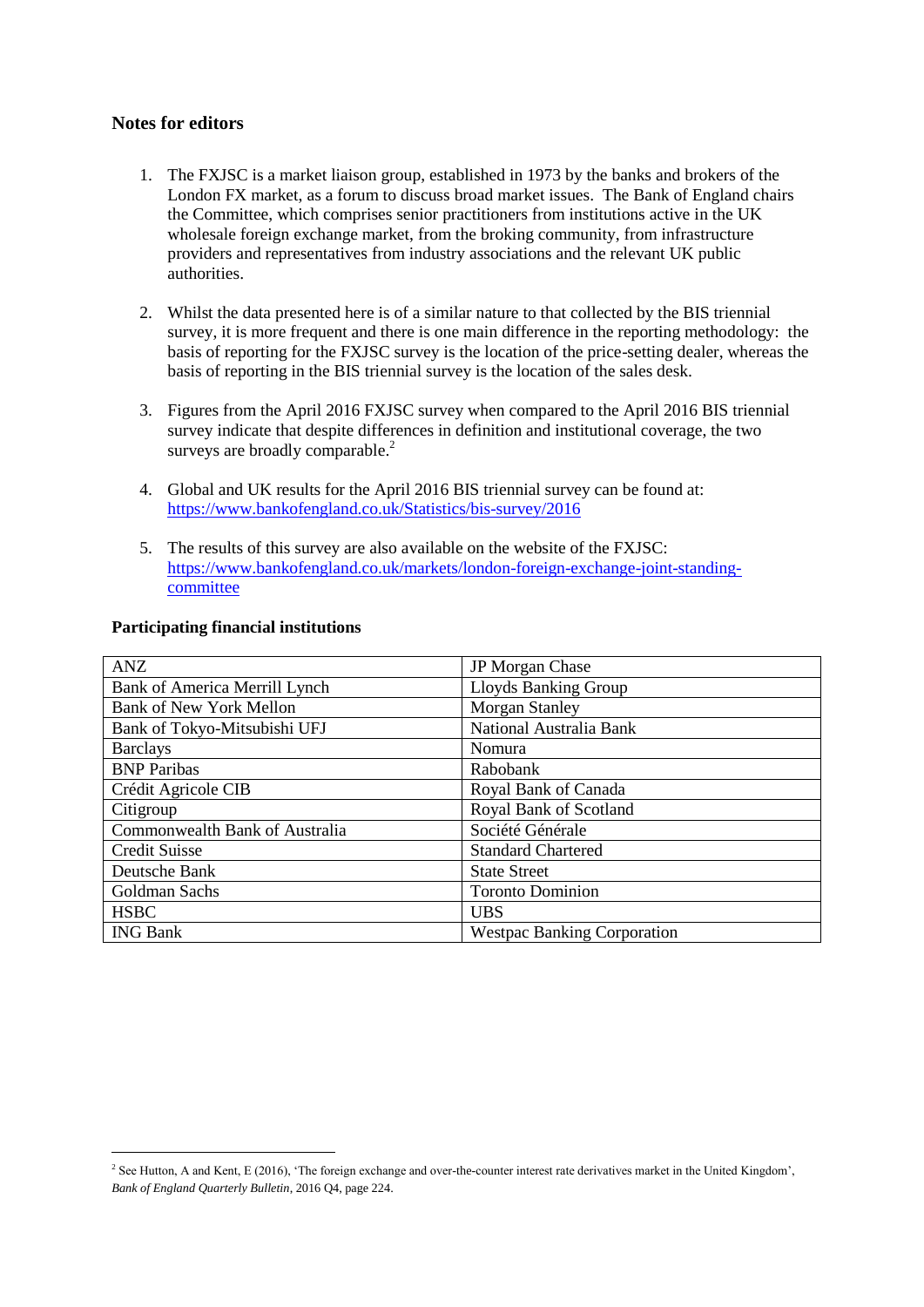# **Reported UK foreign exchange market turnover by instrument<sup>1</sup>**

# **Instrument April 2017 October 2017** Spot transactions 694 Outright forwards 254 240 Non-deliverable forwards 28 1 2 90 Foreign exchange swaps 1166 1183 Currency swaps 37 Foreign exchange options 140 135 Total foreign exchange turnover **2401 2380**

## Daily averages in billions of US dollars

<sup>1</sup> Adjusted for double counting of deals between survey contributors.

Totals may not sum due to rounding.

Daily averages are calculated assuming 18 working days in April 2017 and 22 working days in October 2017.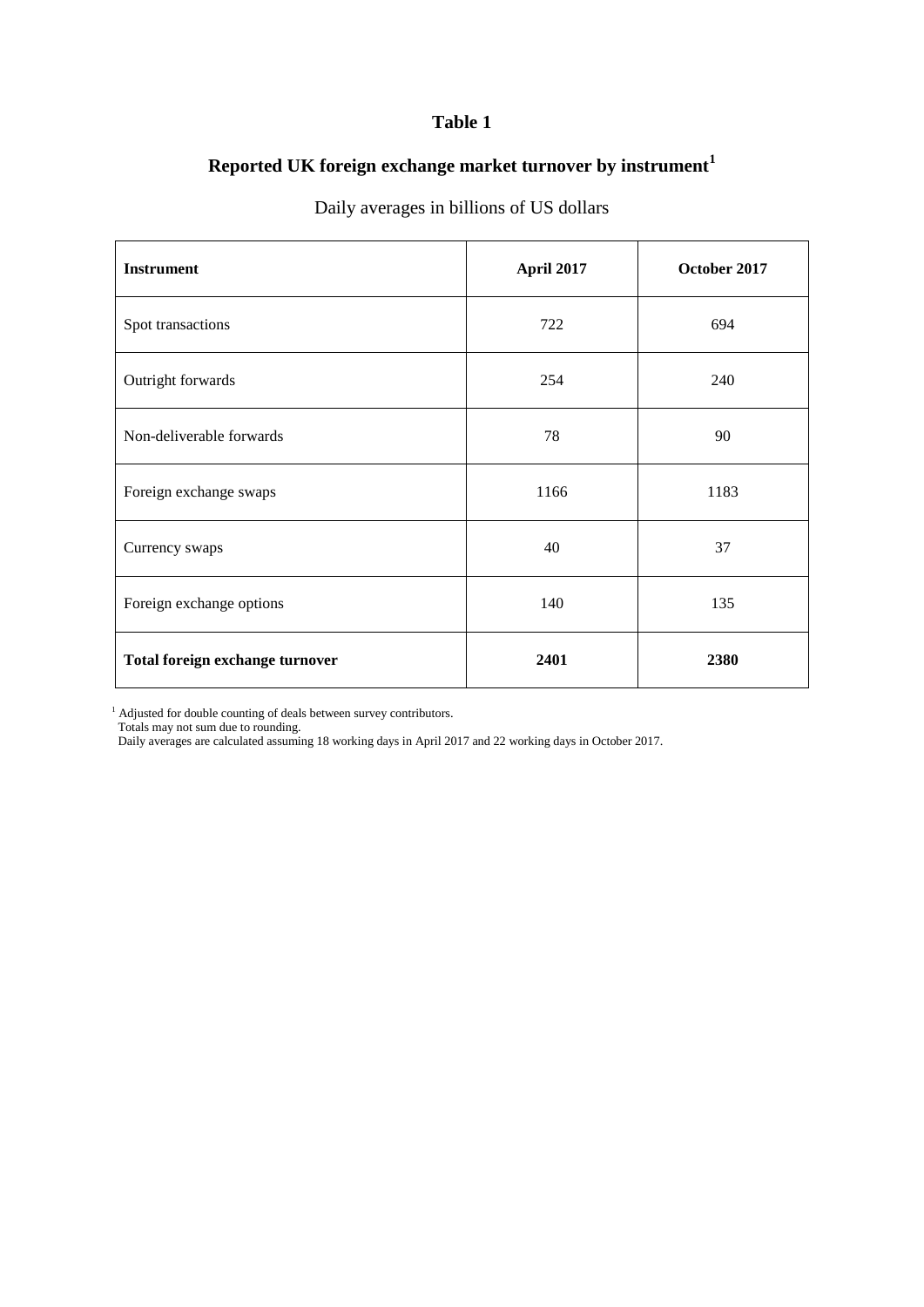# **Reported UK foreign exchange market turnover by instrument and counterparty<sup>1</sup>**

| <b>Instrument/counterparty</b>    | April 2017 | October 2017 |  |
|-----------------------------------|------------|--------------|--|
| <b>Spot transactions</b>          | 722        | 694          |  |
| with reporting dealers            | 255        | 249          |  |
| of which resident                 | 109        | 104          |  |
| of which non-resident             | 146        | 145          |  |
| with other banks                  | 162        | 157          |  |
| of which resident                 | 30         | 30           |  |
| of which non-resident             | 132        | 127          |  |
| with other financial institutions | 285        | 268          |  |
| of which resident                 | 50         | 48           |  |
| of which non-resident             | 236        | 220          |  |
| with non financial institutions   | 20         | 21           |  |
| of which resident                 | $\,8\,$    | $8\,$        |  |
| of which non-resident             | 12         | 13           |  |
| <b>Outright forwards</b>          | 254        | 240          |  |
| with reporting dealers            | 88         | 76           |  |
| of which resident                 | 31         | 31           |  |
| of which non-resident             | 56         | 45           |  |
| with other banks                  | 22         | 20           |  |
| of which resident                 | 5          | 6            |  |
| of which non-resident             | 17         | 14           |  |
| with other financial institutions | 128        | 127          |  |
| of which resident                 | 36         | 33           |  |
| of which non-resident             | 92         | 94           |  |
| with non financial institutions   | $17\,$     | 17           |  |
| of which resident                 | $\sqrt{6}$ | 5            |  |
| of which non-resident             | $11\,$     | 12           |  |

Daily averages in billions of US dollars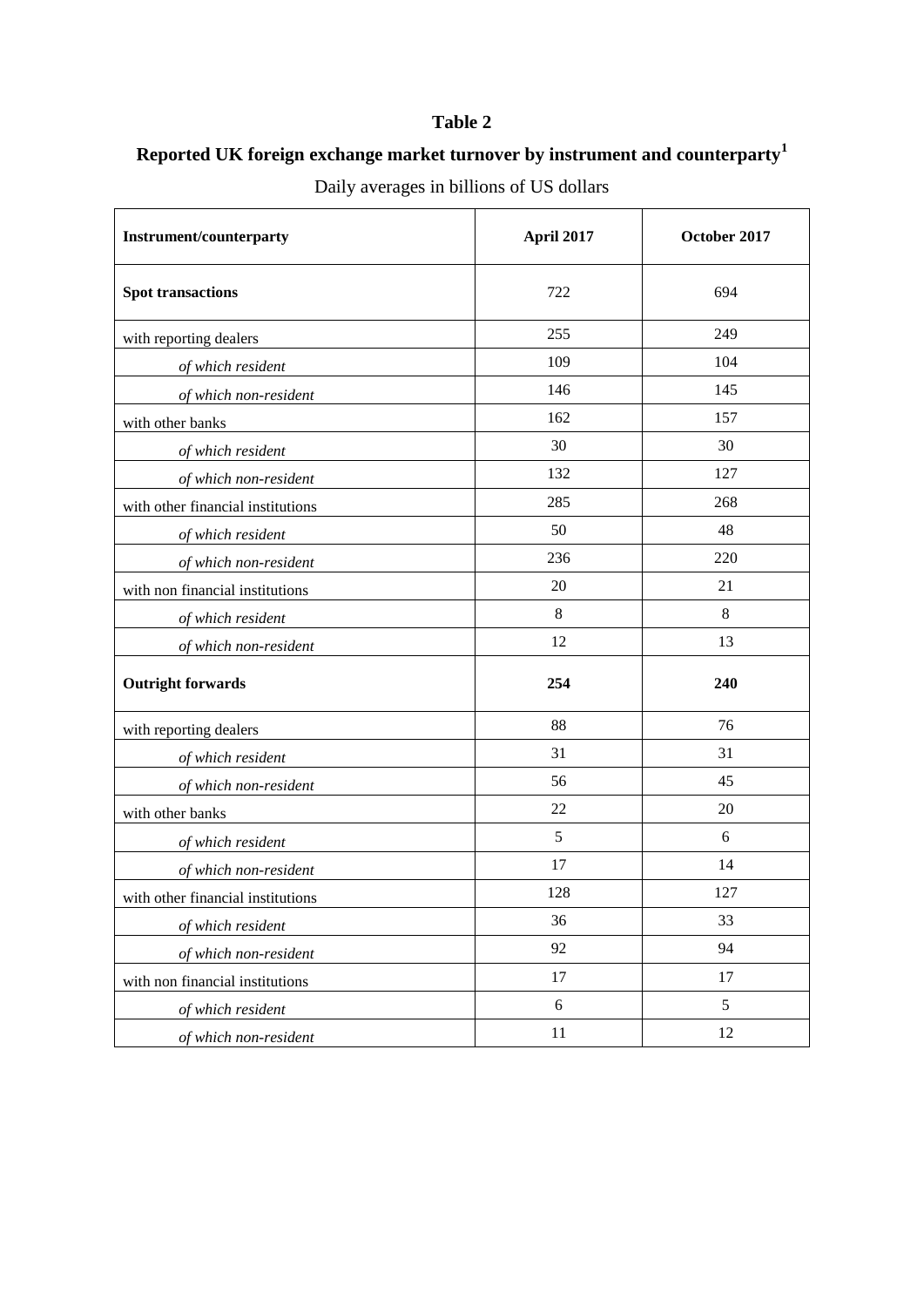| Non-deliverable forwards          | 78               | 90             |
|-----------------------------------|------------------|----------------|
| with reporting dealers            | 33               | 44             |
| of which resident                 | 14               | 21             |
| of which non-resident             | 19               | 24             |
| with other banks                  | 14               | 13             |
| of which resident                 | 3                | 3              |
| of which non-resident             | 11               | 10             |
| with other financial institutions | 28               | 28             |
| of which resident                 | $\,8\,$          | 9              |
| of which non-resident             | 19               | 19             |
| with non financial institutions   | $\overline{4}$   | 5              |
| of which resident                 | $\overline{2}$   | $\overline{4}$ |
| of which non-resident             | $\mathbf{1}$     | $\overline{2}$ |
| Foreign exchange swaps            | 1166             | 1183           |
| with reporting dealers            | 508              | 509            |
| of which resident                 | 174              | 176            |
| of which non-resident             | 334              | 334            |
| with other banks                  | 408              | 416            |
| of which resident                 | 87               | 93             |
| of which non-resident             | 322              | 324            |
| with other financial institutions | 197              | 208            |
| of which resident                 | 41               | 42             |
| of which non-resident             | 156              | 166            |
| with non financial institutions   | 52               | 50             |
| of which resident                 | 10               | 10             |
| of which non-resident             | 42               | 40             |
| <b>Currency swaps</b>             | 40               | 37             |
| with reporting dealers            | 18               | 19             |
| of which resident                 | 5                | 6              |
| of which non-resident             | 13               | 13             |
| with other banks                  | 11               | 10             |
| of which resident                 | $\tau$           | $\tau$         |
| of which non-resident             | 3                | $\overline{4}$ |
| with other financial institutions | 9                | 5              |
| of which resident                 | $\boldsymbol{2}$ | $\mathbf{1}$   |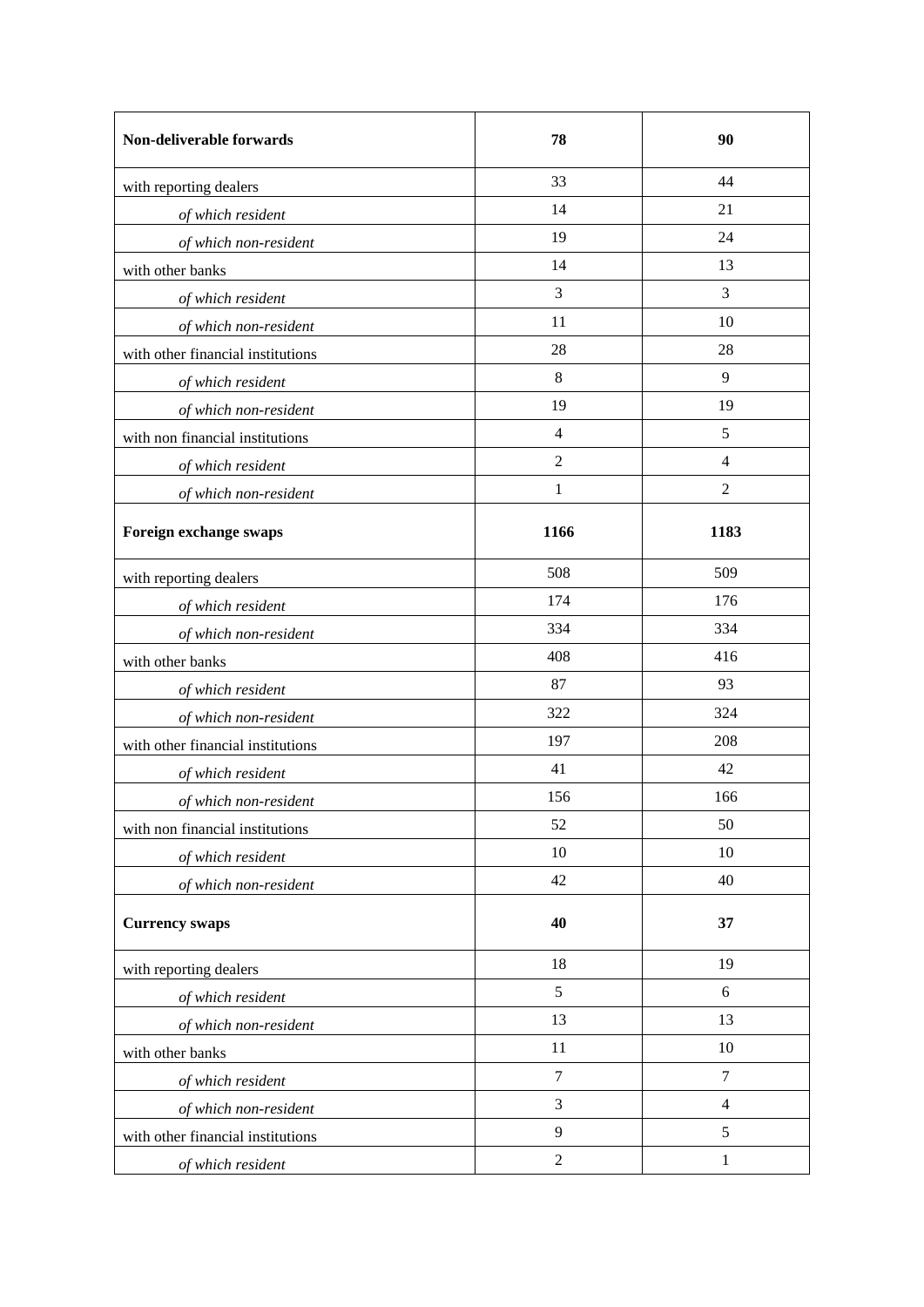| of which non-resident             | 7              | 4              |
|-----------------------------------|----------------|----------------|
| with non financial institutions   | 3              | $\overline{2}$ |
| of which resident                 | 1              | 1              |
| of which non-resident             | $\overline{2}$ | $\overline{c}$ |
| Foreign exchange options          | 140            | 135            |
| with reporting dealers            | 46             | 46             |
| of which resident                 | 23             | 22             |
| of which non-resident             | 24             | 24             |
| with other banks                  | 23             | 20             |
| of which resident                 | 7              | 10             |
| of which non-resident             | 15             | 11             |
| with other financial institutions | 66             | 64             |
| of which resident                 | 19             | 14             |
| of which non-resident             | 47             | 50             |
| with non financial institutions   | 5              | $\overline{4}$ |
| of which resident                 | 1              | 1              |
| of which non-resident             | $\overline{4}$ | 3              |

<sup>1</sup> Adjusted for double counting of deals between survey contributors.

Totals may not sum due to rounding.

Daily averages are calculated assuming 18 working days in April 2017 and 22 working days in October 2017.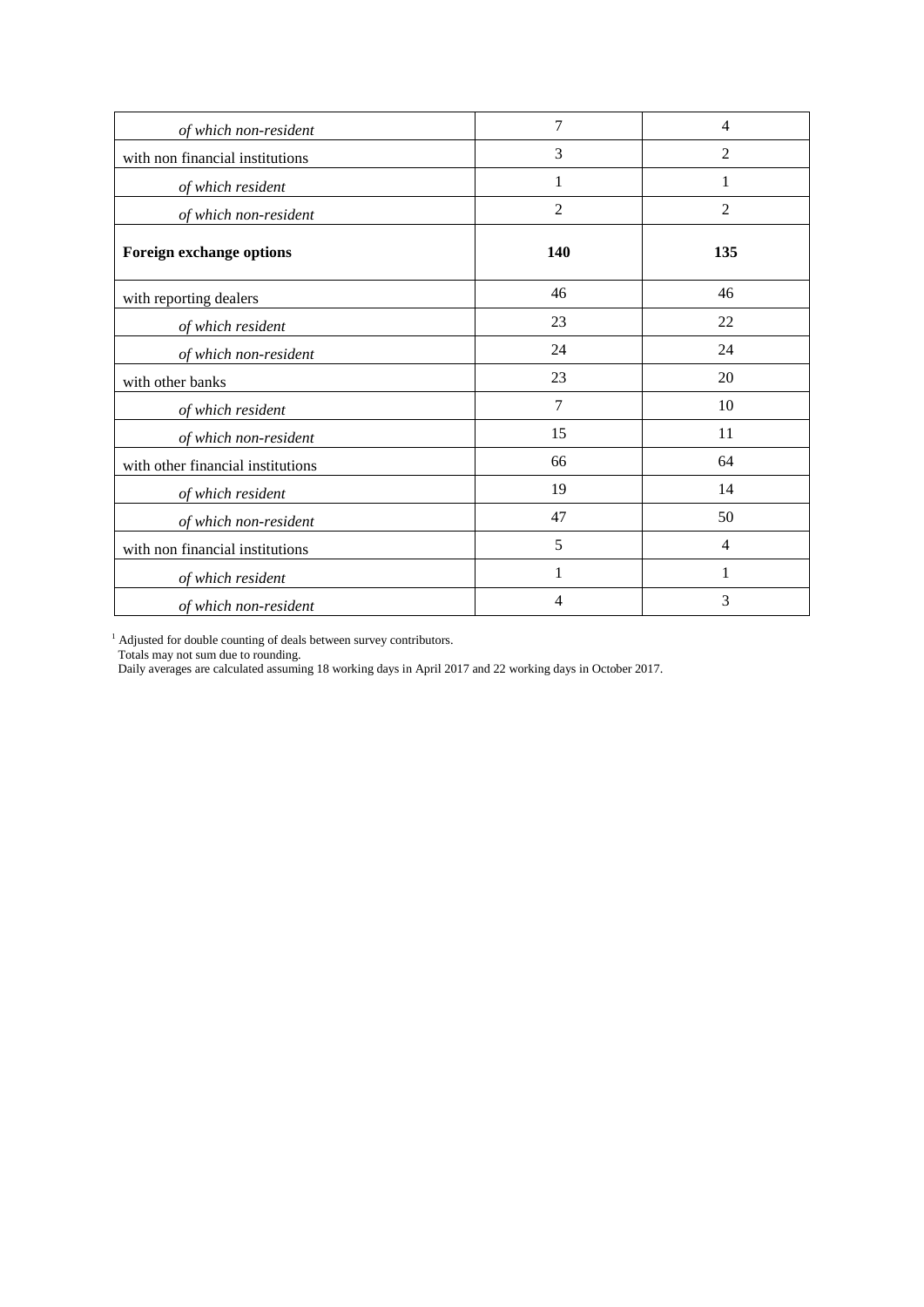# **Currency distribution of reported UK foreign exchange market turnover<sup>1</sup>**

| <b>Currency</b>       | April 2017 | October 2017 |
|-----------------------|------------|--------------|
| US dollar             | 88.0       | 88.3         |
| Euro                  | 37.5       | 37.7         |
| Pound sterling        | 15.9       | 16.2         |
| Japanese yen          | 18.5       | 15.5         |
| Swiss franc           | 6.0        | 5.7          |
| Canadian dollar       | 3.9        | 3.8          |
| Australian dollar     | 5.7        | 5.4          |
| Swedish krona         | 2.5        | 2.3          |
| Norwegian krone       | 1.8        | 1.9          |
| New Zealand dollar    | 1.6        | 2.2          |
| Brazilian real        | 0.8        | 0.9          |
| Chinese yuan          | 1.5        | 2.7          |
| Indian rupee          | 0.8        | 0.9          |
| South Korean won      | 1.2        | 1.0          |
| Mexican peso          | 1.1        | 1.4          |
| Polish zloty          | 0.8        | 0.8          |
| Russian ruble         | $1.0\,$    | 1.1          |
| Singapore dollar      | 1.2        | 1.2          |
| Turkish lira          | 2.2        | 2.5          |
| South African rand    | 1.1        | 1.4          |
| Other currencies      | 6.8        | 7.0          |
| <b>All currencies</b> | 200        | 200          |

Percentage shares of average daily turnover

<sup>1</sup> Adjusted for double counting of deals between survey contributors.

Totals may not sum due to rounding.

Daily averages are calculated assuming 18 working days in April 2017 and 22 working days in October 2017.